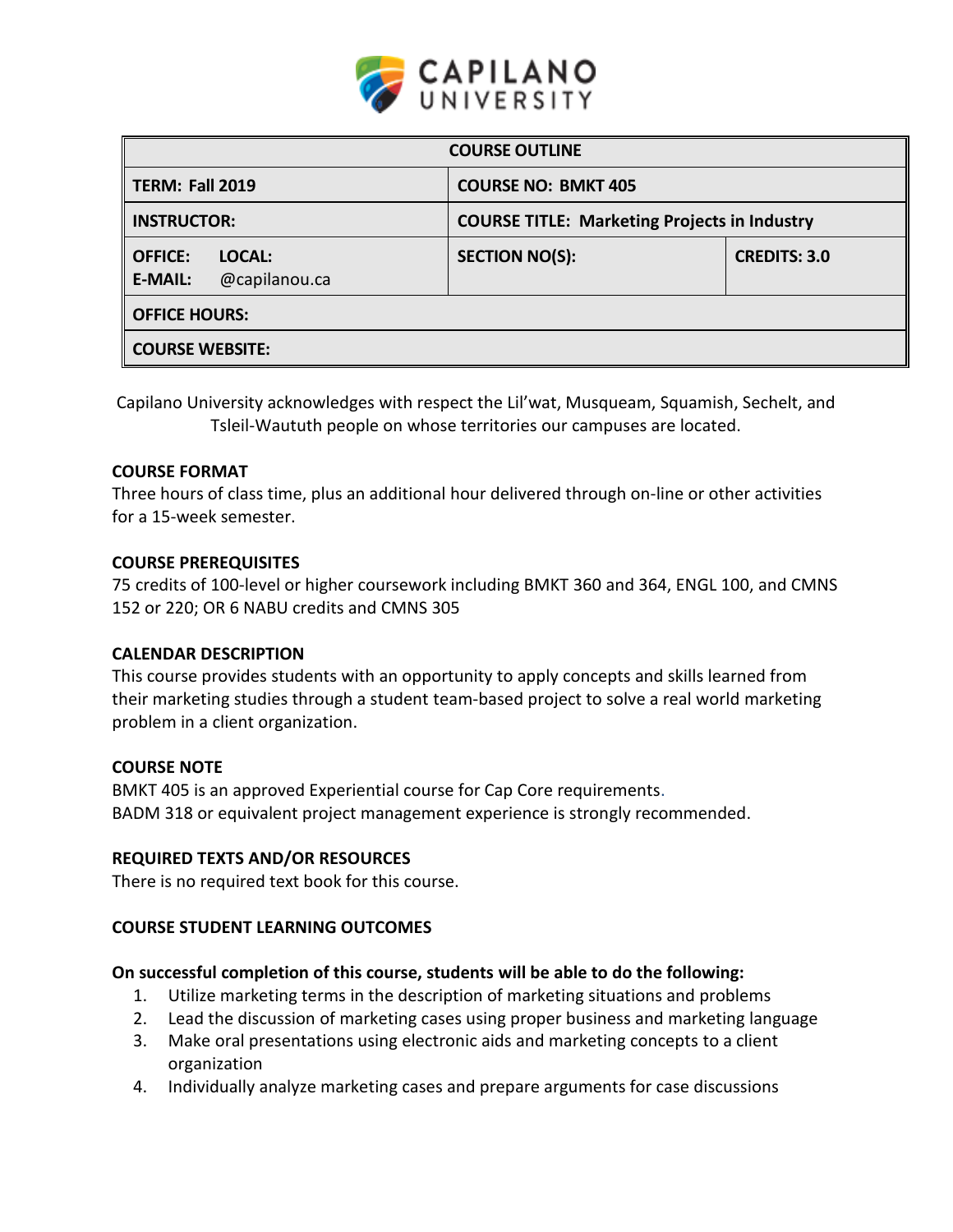- 5. Employ marketing segmentation theories to match products and markets
- 6. Apply marketing research techniques to analyze customers' needs of a client
- 7. Contextually apply the Marketing Mix model to client needs
- 8. Evaluate domestic and international market opportunities by using market research and competitive analysis
- 9. Interpret the customers' perspective while designing and implementing marketing strategies
- 10. Analyze the marketing challenges faced by small businesses
- 11. Design and implement appropriate pricing, branding, and positioning strategies
- 12. Make specific recommendations for solving real world business and marketing problems using business and marketing relevant theories, concepts, models and tools
- 13. Use individual and collective leadership abilities to work effectively in group projects
- 14. Use a team approach to take advantage of different experiences and approaches in solving business and marketing problems
- 15. Explain the dimensions and depth of social and individual impact resulting from the implementation of marketing strategies
- 16. Integrate social and individual, global and local perspectives into situational analysis and decision making

# **Students who complete this Experiential course will be able to do the following:**

- 1. Critically reflect on their progress and development in the context of the course and assess the utility of the acquired knowledge, skills, and values in the learner's personal, academic, or professional trajectory
- 2. Apply the skills and knowledge of a given discipline or professional context, including working collaboratively in both leadership and team roles

| Week    | <b>Topic</b>                                                          |  |  |
|---------|-----------------------------------------------------------------------|--|--|
| Week 1  | Marketing Introduction - Fundamentals, Marketing Strategies and Plans |  |  |
|         | Terminology Review; Market Refresher Assessments                      |  |  |
| Week 2  | Terms of Reference; Case Study Assessment                             |  |  |
| Week 3  | Creating Long Term Loyalty Relationships                              |  |  |
|         | <b>Analyzing Consumer Markets</b>                                     |  |  |
| Week 4  | <b>Advisor Consultation</b>                                           |  |  |
| Week 5  | <b>Advisor Consultation</b>                                           |  |  |
|         | Terms of Reference Draft                                              |  |  |
| Week 6  | <b>Terms of Reference Presentations</b>                               |  |  |
| Week 7  | <b>Advisor Consultation</b>                                           |  |  |
| Week 8  | Mid-Point Team Review                                                 |  |  |
| Week 9  | <b>Advisor Consultation</b>                                           |  |  |
| Week 10 | <b>Advisor Consultation</b>                                           |  |  |

# **COURSE CONTENT**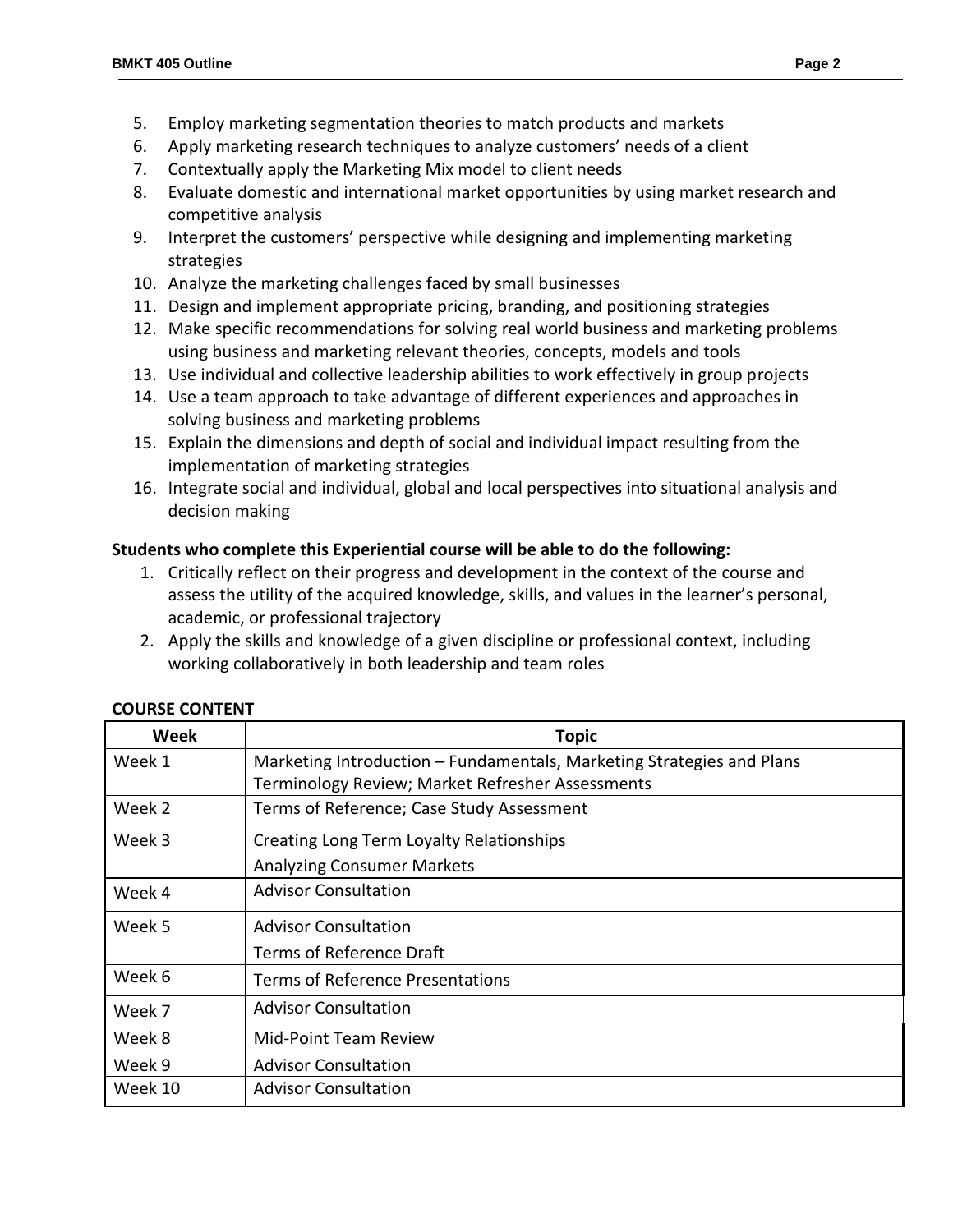| Week 11       | Final Advisor Consultation and Rehearsals for Client Presentation. Draft Review of |  |  |
|---------------|------------------------------------------------------------------------------------|--|--|
|               | Client Project                                                                     |  |  |
| Week 12       | <b>Final Client Report Submission</b>                                              |  |  |
|               | <b>Client Presentations</b>                                                        |  |  |
| Week 13       | <b>Client Presentations</b>                                                        |  |  |
| Weeks 14 & 15 | Final Exam Period                                                                  |  |  |

# **EVALUATION PROFILE**

| <b>Terminology Test and Case</b>          | 7%   |
|-------------------------------------------|------|
| <b>Client Brief</b>                       | 10%  |
| Terms of Reference                        | 15%  |
| Mid-Point Review - Situational Analysis   | 8%   |
| <b>Client Report</b>                      | 25%  |
| <b>Client Presentation and Evaluation</b> | 30%  |
| <b>Project Management Review</b>          | 5%   |
| Total                                     | 100% |

# **Terminology Test and Case**

Individually written test and case based on course content and prior knowledge.

# **Client Brief**

Individually submitted brief followed up by in-class discussions. Brief will support initial Client Meetings and Terms of Reference Agreement.

### **Terms of Reference**

Team document drafted and prepared for Client Approval for agreement on Client Report deliverables. Individual evaluation of Team Member presentation abilities.

### **Mid-Point Review**

Team review for assessment of Situation Analysis and Research for Client Report.

### **Client Report**

Outlines and analyzes primary and secondary research findings to synthesize recommendations. Team assessment and realization of the deliverables as outlined in the Terms of Reference.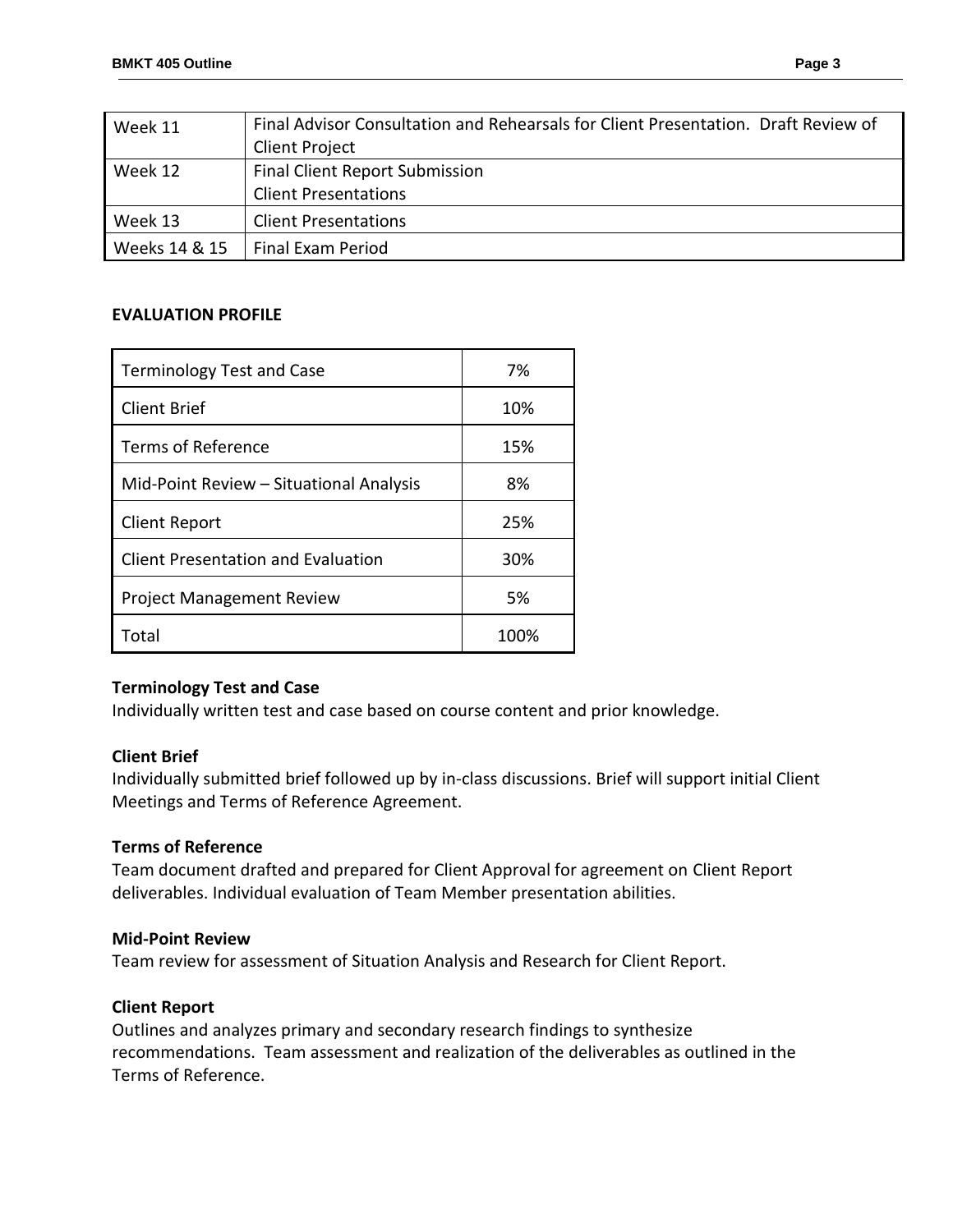# **Client Presentation and Evaluation**

Extensive presentation of findings and recommendations made to Client in 'boardroom' environment. Individual team members are assessed by their presentation contribution. Clients submit evaluation of their satisfaction with the process and deliverables. Individual students reflect on their progress and development in the context of the course and assess the utility of the acquired knowledge, skills, and values in their personal, academic, or professional trajectory.

## **Project Management Review**

Document review of agendas, follow up reports and planning calendar.

## **GRADING PROFILE**

|               |                               | $  A + = 90-100   B + = 77-79   C + = 67-69   D = 50-59$ |  |
|---------------|-------------------------------|----------------------------------------------------------|--|
|               |                               | $ A = 85-89$ $ B = 73-76$ $ C = 63-66$ $ F = 0-49$       |  |
| $A - = 80-84$ | $  B - = 70-72   C - = 60-62$ |                                                          |  |

## **Incomplete Grades**

Grades of Incomplete "I" are assigned only in exceptional circumstances when a student requests extra time to complete their coursework. Such agreements are made only at the request of the student, who is responsible to determine from the instructor the outstanding requirements of the course.

# **Late Assignments**

Assignments are due at the beginning of the class on the due date listed. If you anticipate handing in an assignment late, please consult with your instructor beforehand.

# **Missed Exams/Quizzes/Labs etc.**

Make-up exams, quizzes and/or tests are given at the discretion of the instructor. They are generally given only in medical emergencies or severe personal crises. Some missed labs or other activities may not be able to be accommodated. Please consult with your instructor.

### **Attendance** *Policy S1990-01*

Students are expected to attend all classes and associated activities.

# **English Usage**

Students are expected to proofread all written work for any grammatical, spelling and stylistic errors. Instructors may deduct marks for incorrect grammar and spelling in written assignments.

### **Electronic Devices***:*

Students may use electronic devices during class for note-taking only.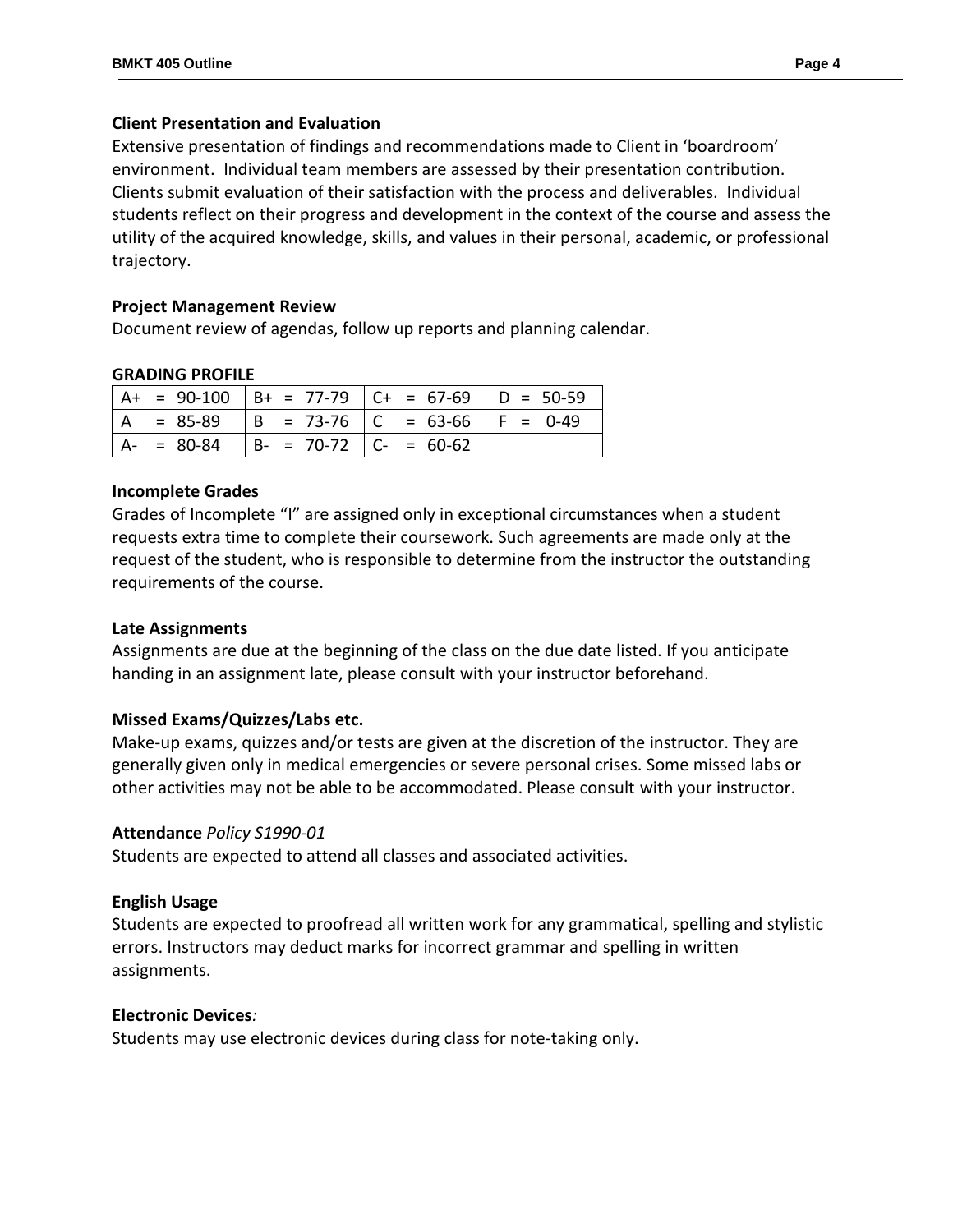## **On-line Communication**

Outside of the classroom, instructors will (if necessary) communicate with students using either their official Capilano University email or Moodle; please check both regularly. Official communication between Capilano University and students is delivered to students' Capilano University email addresses only.

# **UNIVERSITY OPERATIONAL DETAILS**

# **Tools for Success**

Many services are available to support student success for Capilano University students. A central navigation point for all services can be found at: <https://www.capilanou.ca/student-life/>

# **Capilano University Security: download the CapU [Mobile Safety App](https://www.capilanou.ca/student-life/support--wellness/safety--security/capu-safe-app/)**

# **Policy Statement (S2009-06)**

Capilano University has policies on Academic Appeals (including appeal of final grade), Student Conduct, Academic Integrity, Academic Probation and other educational issues. These and other policies are available on the University website.

Any instance of academic dishonesty or breach of the standards of academic integrity is serious and students will be held accountable for their actions, whether acting alone or in a group. See policy and procedures S2017-05 Academic Integrity for more information: <https://www.capilanou.ca/about-capu/governance/policies/>

Violations of academic integrity, including dishonesty in assignments, examinations, or other academic performances, are prohibited and will be handled in accordance with the Student Academic Integrity Procedures.

**Academic dishonesty** is any act that breaches one or more of the principles of academic integrity. Acts of academic dishonesty may include but are not limited to the following types:

**Cheating**: Using or providing unauthorized aids, assistance or materials while preparing or completing assessments, or when completing practical work (in clinical, practicum, or lab settings), including but not limited to the following:

- Copying or attempting to copy the work of another during an assessment;
- Communicating work to another student during an examination;
- Using unauthorized aids, notes, or electronic devices or means during an examination;
- Unauthorized possession of an assessment or answer key; and/or,
- Submitting of a substantially similar assessment by two or more students, except in the case where such submission is specifically authorized by the instructor.

**Fraud**: Creation or use of falsified documents.